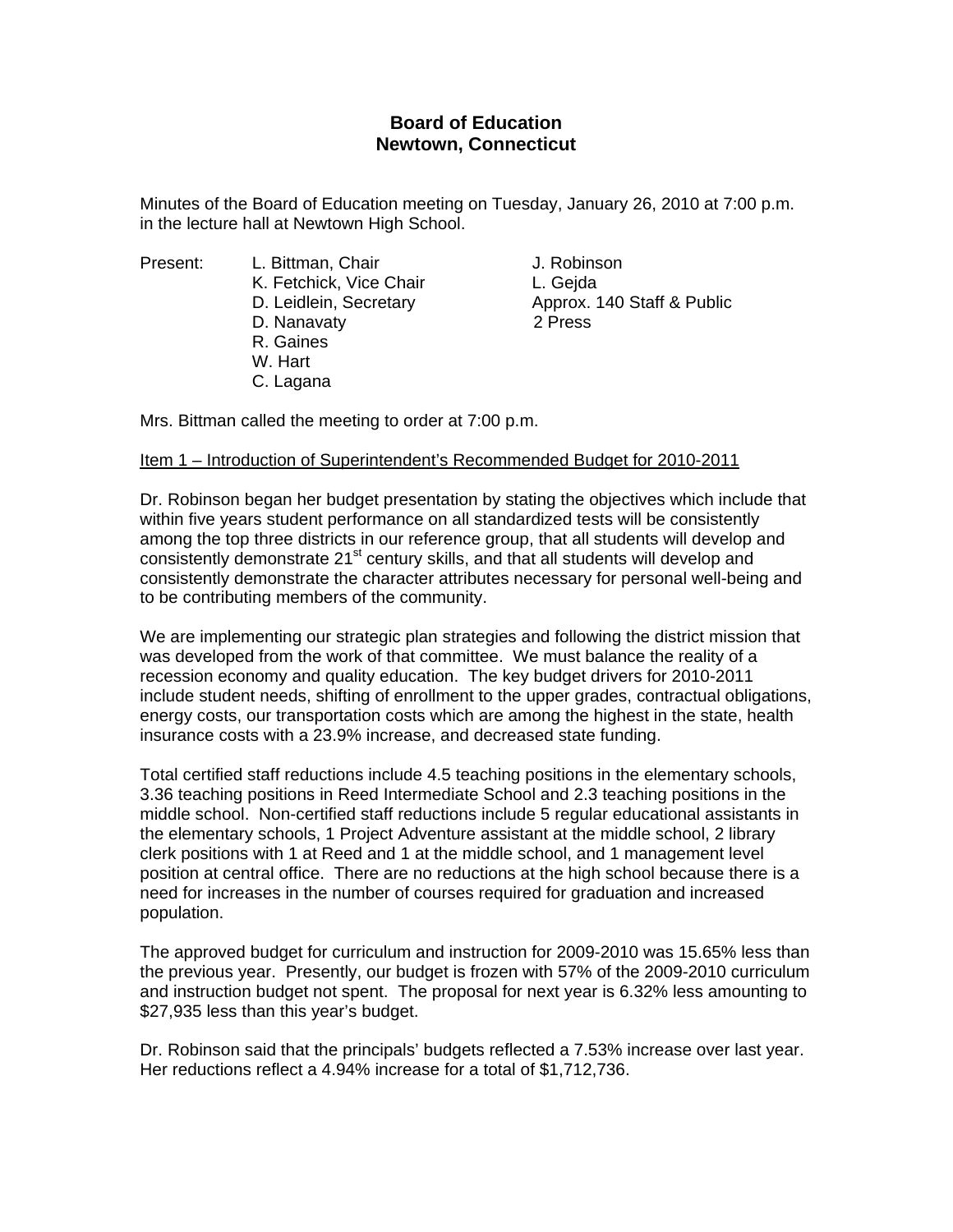Board of Education **-2-** Figure 26, 2010

#### Item 2 – Public Participation

Kinga Walsh, 21 Horseshoe Ridge, said she had four children in our schools and spoke about the importance of the after school programs at Reed Intermediate School.

Dr. Robinson said our core business is educating children. If there is a choice between cutting a teacher and after school programs it has to be the programs.

Kathryn Michaud, P.O. Box 332, Newtown, said that last year the teachers and administrators took a pay freeze. Last year the Board of Education offered a package to several in the administrators which included stipends and mileage. Where did the money come from for those packages and can we expect that again this year?

Dr. Robinson said those administrators were the first to volunteer freezes. At the end because of retirement issues the Board switched the freeze to a furlough. Those people made less money this year than last year.

Rose Ann Beck, 22 Bentagrass Lane, teaches Family and Consumer Science at the middle school. She implored the Board not to cut this course. It focuses on  $21<sup>st</sup>$  century skills with real world application to everyday life. It teaches cooking and sewing but also nutrition and issues such as obesity.

Stacy Ohlin, Beacon Drive, asked what were the policy reasons to drop the program. Mrs. Bittman said that Dr. Robinson's request to drop a program is a policy decision. Ms. Ohlin asked why the program was being removed.

Dr. Robinson said the desire was not to remove the program but we looked at the rotation time. If we remove it from middle school the students still have the opportunity to take culinary and other courses at the high school. She is looking to see what she can do to preserve the classroom teachers. It is eliminating a program.

Debbie Isabella, 48 Great Quarter Road, has four children in the system and asked what after school activities from Reed and the middle school were being removed. Also, more students take home economics than culinary at the high school. Her children benefited from taking the course in the middle school.

Dr. Robinson did not know what activities were being removed. She told the principals that any activities that were not self-supporting would have to be eliminated.

Mark Mahoney, 18 Aunt Patty's Lane in Bethel, was a Newtown teacher and paid tuition for his daughter to attend schools here. His students were upset to find out that there would be no jazz band after school at Reed or the middle school.

Lisa Wallace, 43 Mile Hill South, asked about a possible full day kindergarten program. Freeing up \$200,000 would keep some teaching positions.

Dr. Robinson said that the cost of the mid-day bus runs is about \$288,000. Dr. Gejda has been researching the viability of a full day kindergarten program and that a parent survey would be in the *Bee*.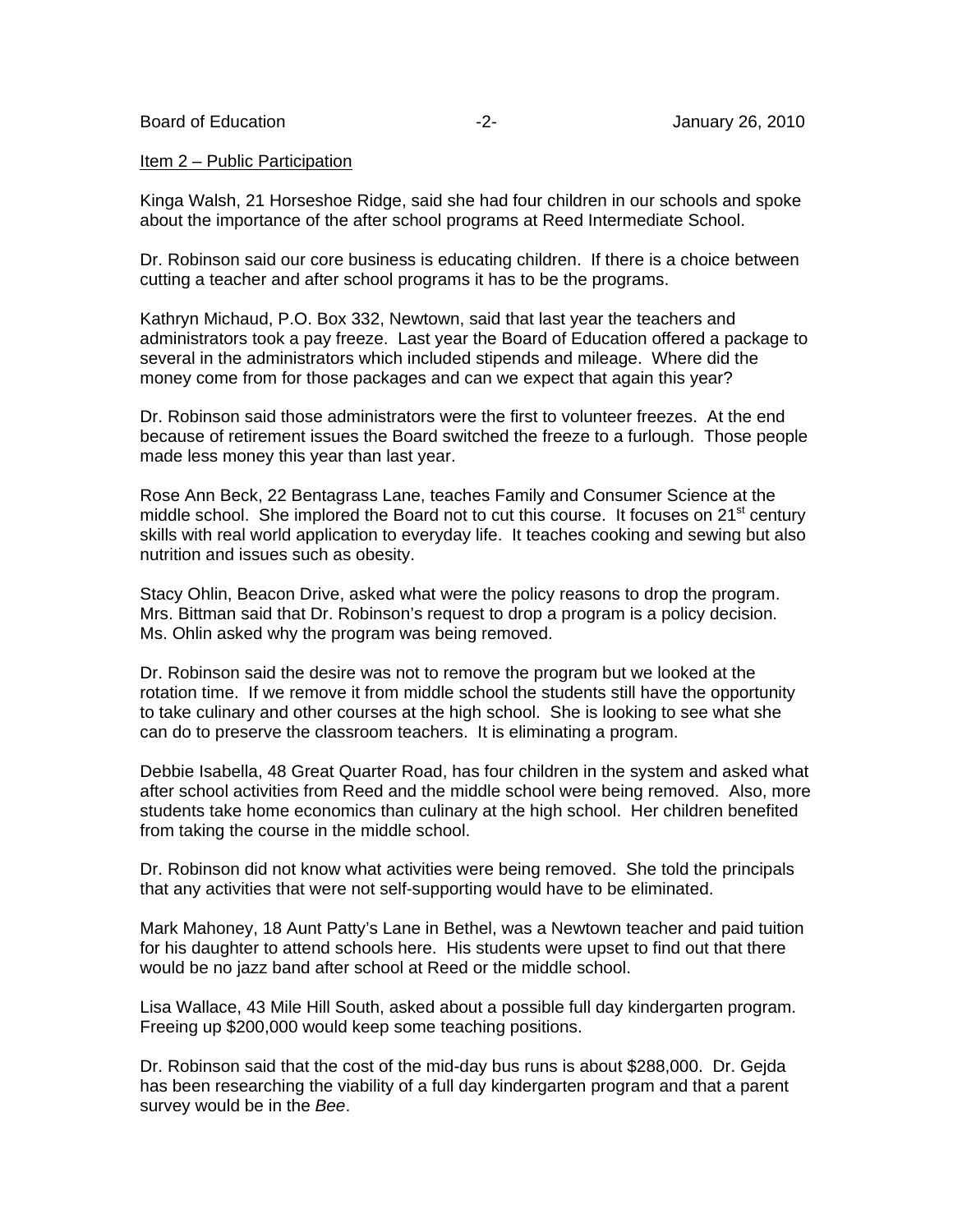Board of Education **-3-** Figure 26, 2010 **-3-** January 26, 2010

Heather Hilton, 2 Sealand Drive, commented on what Mark Mahoney said regarding having students exposed to the afterschool activities and what they go on to do in the high school. Regarding the insurance costs she felt we should look at other companies to compare costs.

Dr. Robinson said we are exploring a number of options including self-insurance and going out to bid.

Mary Ann Jacob, 65 Mohawk Trail, said she was a member of the Legislative Council but was speaking as a private citizen. She was impressed at the number of people at the meeting. The bottom line is the budget must pass the first time so everyone has to get out and vote.

Chris House, 8 Cherry Street, is a high school student. After school activities at Reed and the middle school are very important. Chorus and drama numbers are going down at the high school and if the after school activities are cut there will be less students involved.

Brian White, 69 Charter Ridge Drive, has been through the band program at Reed and the middle school and spoke about the marching band fund raisers. He asked the Board to consider the option of raising money instead of making these cuts.

George Primavera, 10 Galilee Way, is a junior at the high school and in the wind ensemble, chamber choir and drama. Cutting the drama programs at Reed and the middle school is a big mistake. It is important to get involved at an early age.

Sara Walton 36 Jeremiah Road, is in the winterguard at the high school and was concerned about not being able to practice after school in the middle school.

Dr. Robinson said that will not be affected because it is a high school activity.

Terry Scolora, Mountain View Drive, is a parent involved in the winterguard. She said it was a self-sufficient program. We need the Reed and middle schools to practice. Marching band had to practice in the band room at Reed and the Governor's Horse Guard area. Does cutting the afterschool programs mean they will have no place to practice?

Dr. Robinson said we are not closing these schools so the practices can take place. The issue is the cost of the afterschool programs.

Sue Bloom, 20 Rock Ridge Road, said she works in another school district and has been told that we have a drug problem here. Her children have been involved in the programs being eliminated and she is concerned about what students will do after 2:30 if there are no after school programs. The difficult economy makes it hard for families to pay for outside activities like dance and karate.

Christine Pfieffer, The Boulevard, appreciates having the after school activities. Her son is in the middle school computer club. Consider the option of letting parents contribute. Think about other options.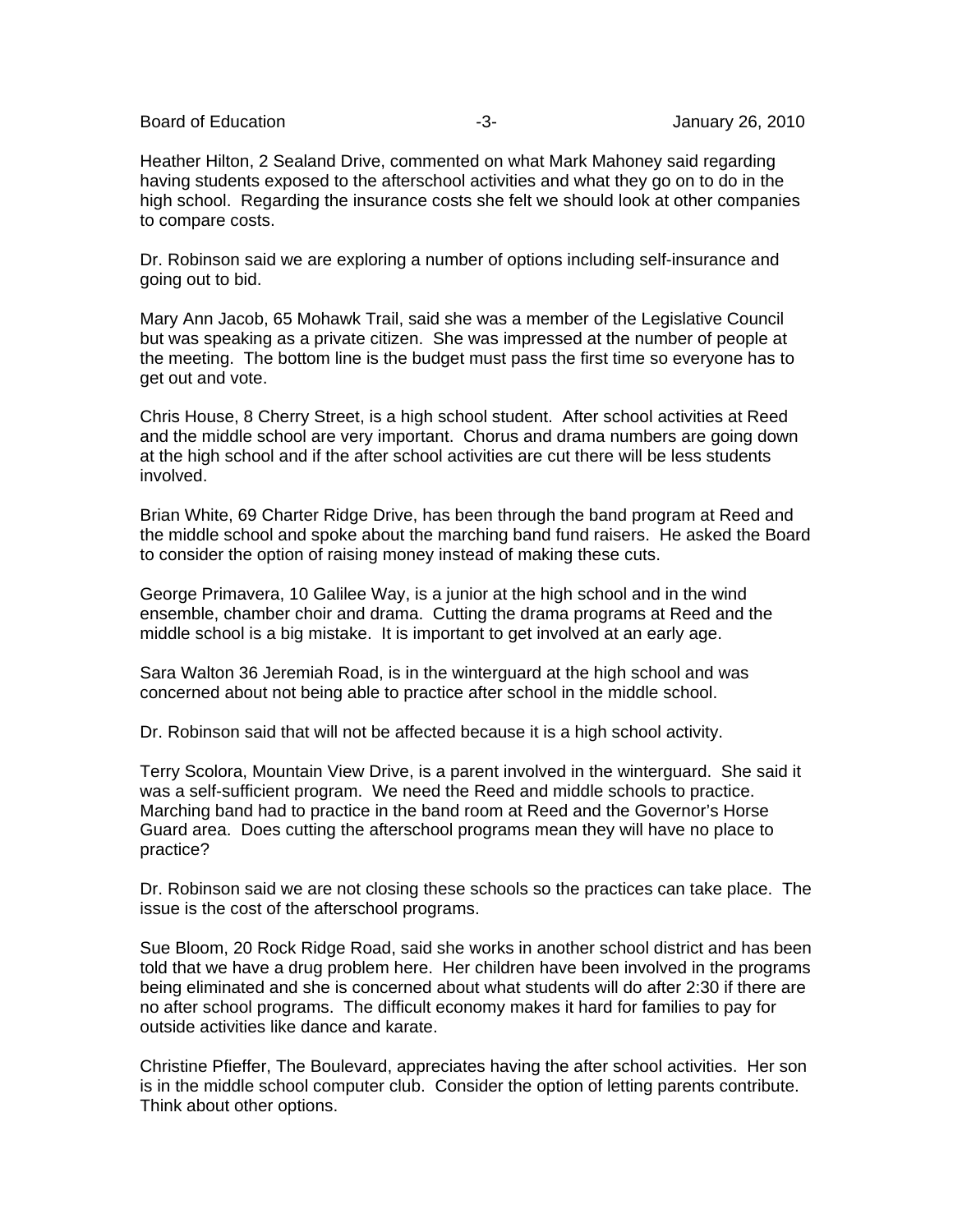Board of Education **-4-** Figure 26, 2010 **-4-** All anuary 26, 2010

Sarito Chandler, teaches Spanish at the middle school and she is concerned she will have classes with 28 and 29 students next year.

Martha Decker, 46 Cobblers Mill Road, supported the after school activities. She has two children in the middle school and they love these programs. We should look at the insurance costs to save money that can be put back to support the afterschool programs.

Tina Welsh, 4 King Street, is concerned about the rationale in cutting family and consumer science in the middle school. Her two children went through the high school and each year tried to get into the culinary program but were not able to. It's not the old home ec. program anymore. It addresses issues in our society.

Matt Jensen, 5 Mile Lane, is a high school student on the staff of the Hawkeye newspaper. He got his inspiration when he was in Reed and middle school. It is beneficial to be in the newspaper program. Leadership positions are available being involved in afterschool activities.

Chris Laroque, 42 Riverside Road, is on the Legislative Council but was speaking as a private citizen. He complimented the students on speaking to the Board. Regarding the afterschool program we should get creative in looking at different ways to make reductions.

Michelle Hankin, 16 Greenleaf Farms Road, asked why we had to make cuts today. Let the people decide. We were a blue ribbon high school and we used to have orchestra in third and fourth grade. How can we offer our kids a competitive school if we keep cutting? The clubs help students connect with others like themselves. We are being premature on cutting the budget. Let the taxpayers do that.

Carl Kraushaar, 8 Silver City Road, said if you want things back we need to send a message to the Legislative Council and Board of Selectmen. We need to tell them what we want and not to cut the budget.

Justin Vileneuve, Antler Pine, is on the Hawkeye staff. He asked how much we would be saving by cutting the afterschool programs.

Dr. Robinson said we would save \$102,000.

Leslie Bucino, 5 Diamond Drive, said she came from a town with no extracurricular activities. These children need something to do after school. She asked if we were contracting with the town to help with fuel costs.

Dr. Robinson said we belong to a consortium.

Ron Dufner, 21 Diamond Drive, asked if there were any cuts to the athletic program. He was sure that more of our students are entering the world with a scholastic or artistic swing to their life rather than athletics.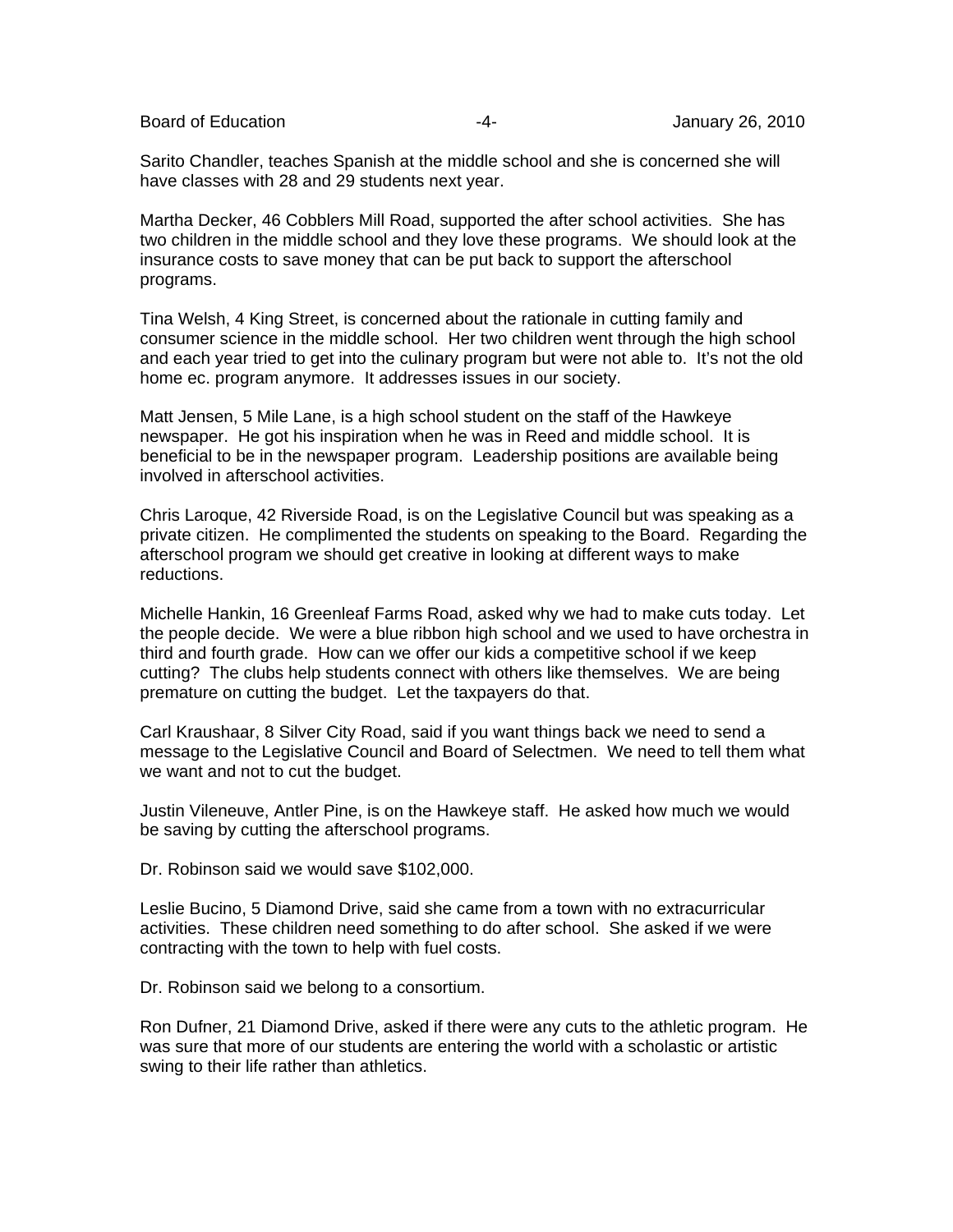Board of Education **-5-** Formulary 26, 2010

Peter Davenport, a high school freshman, asked if positions that are being cut would affect the courses he wants to take at the high school.

Nick Bucimo, 5 Diamond Drive, said he moved here from Vermont where they had no after school activities. He wishes he was in jazz band in the middle school. Now he is focusing on school and wants to have a career in music.

Phil Lyon, 4 North Branch Road, spoke on behalf of the family consumer science course which helps him in Boy Scouts. He was grateful for that course and hoped the Board would reconsider.

Amy Kung, 2 Lafayette Trail, asked if the Board was considering cutting athletics. Dr. Robinson said the stipends for afterschool activities encompass those.

Mark Mahoney asked why there were no cuts at the high school.

Dr. Robinson said the high school has been short on teachers for some time. We have a need for more especially because of the increasing course load requirements. Students can't take courses they need because there aren't enough teachers. The high school has a higher enrollment. There is no change in class size in the elementary grades with the declining enrollment.

Sue Primavera, 2 Galilee Way, has four children. One son had difficulty with academics but had joy in the home ec. course and the middle school play last year.

BJ Liberty, teacher in the middle school, asked the time frame for getting the insurance amount and for putting items back in the budget. Regarding the assistant in the middle school library she feels it cannot be run with only one person.

Dr. Robinson said we put health insurance in the budget at 15% and believe it will go down from 23.9%. Our open enrollment is May so we will have a better idea then.

Mike Cummings, 98 Glen Road, asked if the teachers paid into the medical plan. Dr. Robinson said they paid 18% for their insurance.

Mr. Cummings said his company changed plans many times to try to get better benefits and asked if the school system felt the same frustration. Dr. Robinson said we absolutely did.

### Item 3 – Plant Operations and Maintenance

Mrs. Fetchick asked if projects would be added if we got the grants we expected.

Dr. Robinson said they would not.

Dr. Robinson spoke about having a cafeteria for Hawley School. A lot of repairs have been done to the room downstairs. Mr. Faiella spoke to the Fire Marshal and there is a possibility of putting in a cafeteria for 100 students. She wants to talk to Bob Tait to see if the Hawley Fund would pay for it.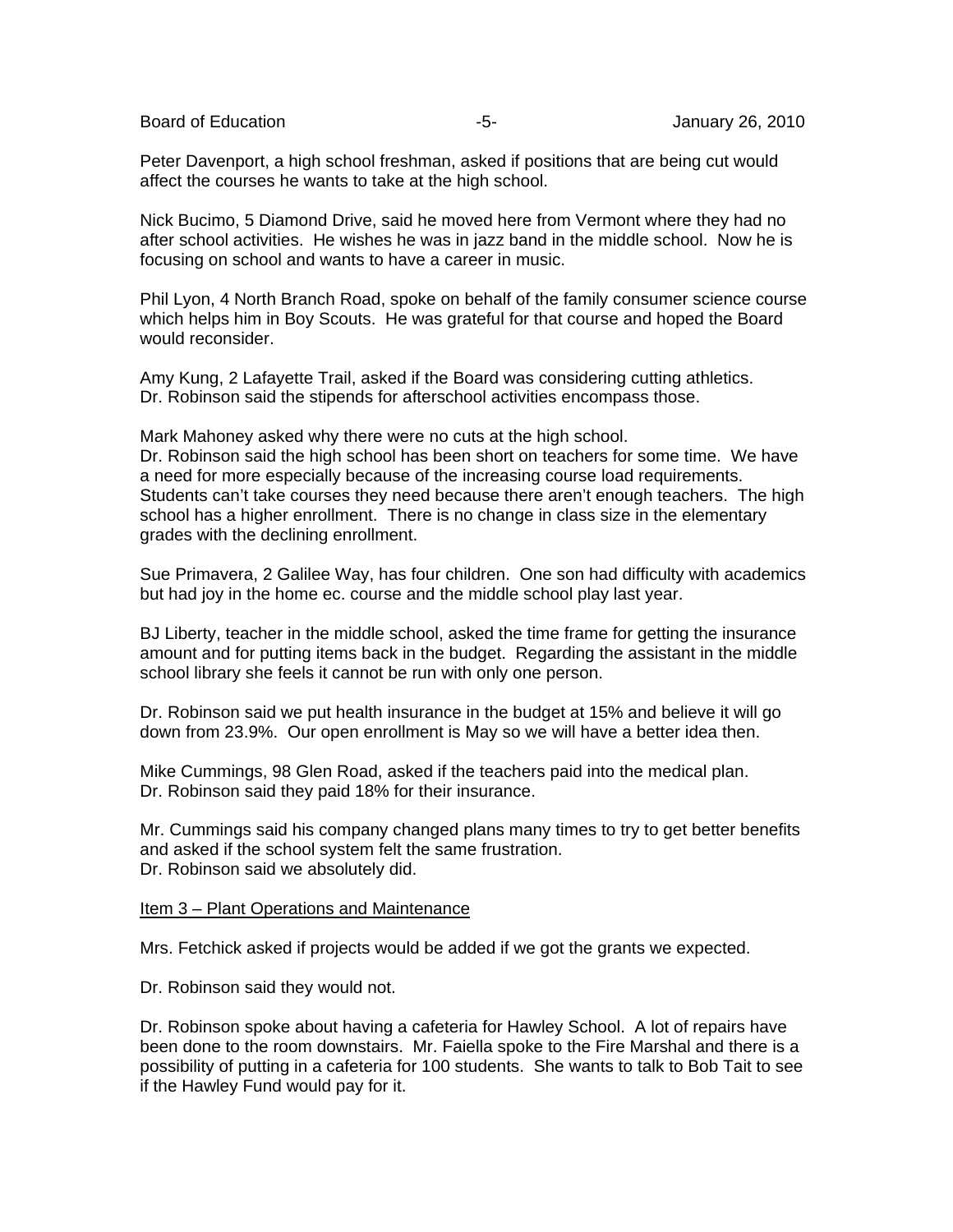Board of Education **-6-** Figure 26, 2010 **-6-** Figure 26, 2010

Mr. Nanavaty noted discrepancies on page 78 of the budget book which did not match the handout given the Board.

Mr. Faiella noted the incorrect information.

Mr. Gaines asked about handicapped accessibility in the lower level of Hawley. Mr. Faiella said the building is not ADA compliant but we should be able to use that space.

Mr. Gaines said we should expect students to be able to go to the cafeteria. Dr. Robinson said there is an area above it that can be a small eating area. When special needs students reach the upper grades they would have to go to another school. Head O'Meadow and Sandy Hook Schools are ADA compliant.

Mr. Faiella said it was too expensive to put in an elevator in Hawley.

Mr. Nanavaty asked if anyone has done a survey to see if Hawley is happy with the current situation. We are looking at \$70,000 if not paid by the Hawley Fund. That money could put back for after school activities.

Dr. Robinson said Chartwells wants to have a meeting regarding a cafeteria at Hawley. Mr. Nanavaty asked if Chartwells would be willing to donate some equipment.

Mrs. Bittman asked if there was a cap from the Hawley Fund. Mr. Nanavaty said he didn't think there was a cap but it was created for specific purposes. We have to find out what they will provide funds for.

Mrs. Bittman asked Dr. Robinson to get that information.

Mrs. Fetchick asked if we could get an estimate from Chartwells.

Mrs. Bittman asked for the number of lightning hits we have had in the buildings.

## Item 4 – Special CIP Discussion and Possible Vote

Mrs. Bittman said they spoke to the Board of Finance at their meeting Monday night about the air quality re-testing for the carbon dioxide levels. The test conducted on January 15 at the middle school was slightly higher than the test in 2001. Mr. Faiella is working on having computers tie into the fan system to circulate the air from 5 a.m. to 10 p.m. and arrange for the middle school to be re-tested. Monday morning we met with Mark Granville and when he learned that we wanted to test the whole building we would have to bring in another company to help. We have \$350,000 in year one for the Hawley design project for new boilers. The Board of Finance did not vote last night and will wait to hear from us after we get the air quality report. This is not a health issue. It means the students could get tired in class. She would like the Board to agree to that tonight. Also, we should do the same kind of spot test in each school.

Mrs. Fetchick said we should test the other schools to get a baseline. She was interested in having Dr. Granville talk to the Board and maybe hear from Donna Culbert on any health effects for the children. She read that the performance of children in the classrooms can be affected by the amount of carbon dioxide.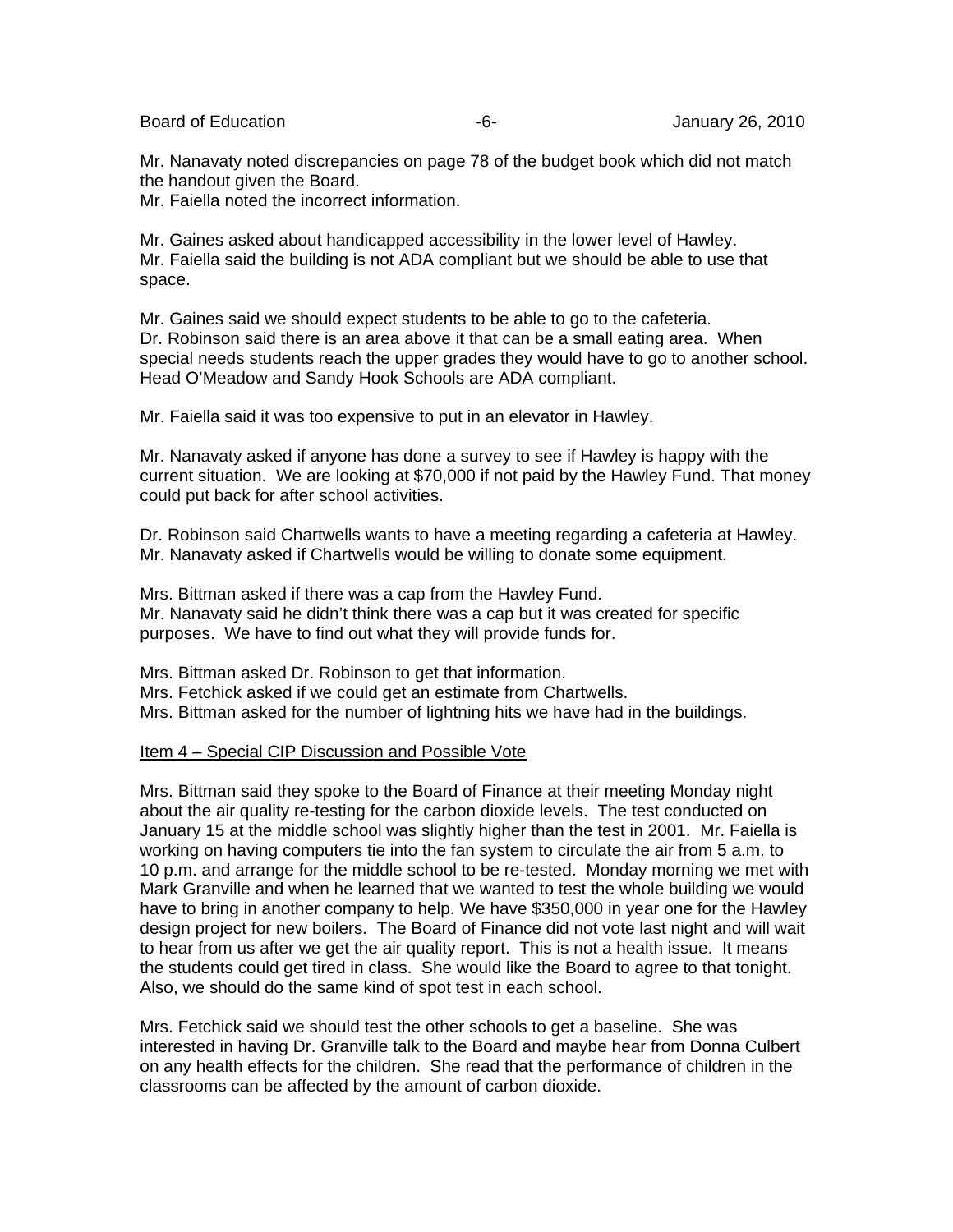Board of Education **Contract Contract Contract Contract Contract Contract Contract Contract Contract Contract Contract Contract Contract Contract Contract Contract Contract Contract Contract Contract Contract Contract Cont** 

Mr. Hart said increased carbon dioxide indicates poor ventilation. He would like a definitive statement regarding the legal and code requirements for air quality.

Dr. Robinson said there are none. OSHA affects the teachers, not the students. There needs to be a safety committee in the schools. They look at air quality and other safety issues.

Mr. Nanavaty asked the cost for the testing.

Mr. Faiella said it was \$800.

Mr. Nanavaty asked what the Board's plan was when we received the results. What if the Head O''Meadow levels are high? Until we get to 5000 parts per million that will get us to look seriously at air quality. We haven't spoken to teachers in these classrooms regarding the attitude or behavior of the students. Do we intend to look at this situation seriously or are we only trying to appease another board to get our CIP approved? He is more concerned about the air quality study at Hawley School where the students sit in one room all day and also eat their lunch there. The middle school students change rooms every 45 minutes. We have a duty to protect their health. We need to know our final objective. If there are not issues at the middle school then we should move forward with the CIP we passed. We have to have a plan on what to do if we have problems in any of the schools.

Mr. Hart said we should focus on re-testing at the middle school and then make a decision.

Mr. Gaines said middle school testing will give us a baseline which is also what we should do in the other schools.

Mr. Nanavaty said we have to be prepared to act on the baselines we get from all of the schools.

Mrs. Bittman said the facilities subcommittee will also look at this.

Mr. Nanavaty said he looked at the previous CIPs and minutes of the Board of Finance and Legislative Council. Originally Hawley and the middle school were scheduled to have design costs in the CIP at the same time. When the middle school expansion was brought up the Board of Finance wanted to look at the middle school roof project and expansion to achieve a cost savings. The Board of Finance acted and put everything out a year. We put the middle school project out two years and we went ahead with Hawley which didn't go though. Then we had the high school project. All the boards in town worked toward delaying what is now a concern for the Board of Finance.

Mrs. Bittman asked for a motion to temporarily have one CIP line item on hold until the air quality test is complete.

MOTION: Mr. Hart moved to re-evaluate the Hawley School project in the Board of Education CIP after we get the middle school test data on or before the February 4, 2010 meeting. Mr. Gaines seconded.